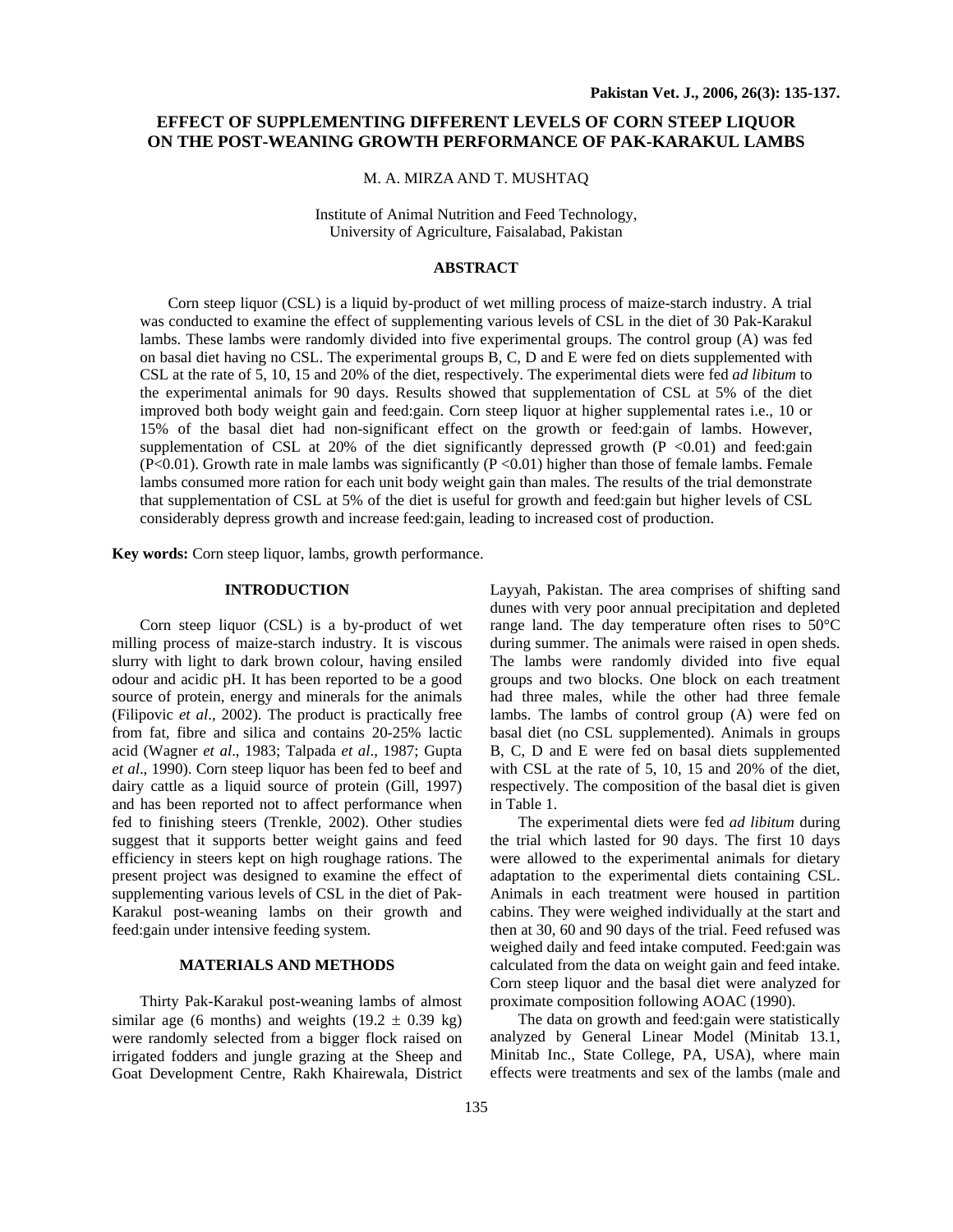|  |  |  | Table 1: Ingredient composition (%) of basal diet <sup>1</sup> |  |  |  |  |
|--|--|--|----------------------------------------------------------------|--|--|--|--|
|--|--|--|----------------------------------------------------------------|--|--|--|--|

| <b>Ingredients</b> | Amount |
|--------------------|--------|
| Barley             | 30.0   |
| Wheat bran         | 18.5   |
| Wheat straw        | 8.0    |
| Rape seed cake     | 14.0   |
| Maize gluten feed  | 22.0   |
| <b>Molasses</b>    | 5.0    |
| Mineral premix $2$ | 2.0    |
| Urea               | 0.5    |
| Total              | 100.0  |

<sup>1</sup>Chemical composition of the basal diet:

CP (%) 16.0, CF (%) 9.5, ME (MJ/kg) 10.0, Ca (%) 1.1, P (%) 0.7

 ${}^{2}$ Each kg of mineral premix contained:

Ca (%) 18.0, P (%) 8.8, Na (%) 4.7, Mg (%) 3.8, Cu (g) 0.26, Zn (g) 1.45, Fe (g) 1.46, Mn (g) 1.62, Co (mg) 19.3 and I (mg) 9.7

### **RESULTS AND DISCUSSION**

The proximate analysis of CSL suggested that it was high in crude protein and ash content/mineral matter and virtually free from crude fibre (Table 2). The supplementation of CSL in animal diets greatly improved the texture and reduced the dustiness of the compound feed.

| Table 2: Chemical composition of corn steep liquor |  |  |  |  |
|----------------------------------------------------|--|--|--|--|
|----------------------------------------------------|--|--|--|--|

| <b>Component</b>          | <b>Concentration</b> |
|---------------------------|----------------------|
| Dry matter $(\%)$         | 50.0                 |
| Protein $(\%)$            | 40.0                 |
| Ash $(\%)$                | 10.0                 |
| Nitrogen free extract (%) | 16.0                 |
| Lactic acid $(\%)$        | 21.0                 |
| pН                        | 37                   |

When added to the diet of post-weaning experimental lambs at 5%, CSL resulted in improved weight gain during 1-30 days (P>0.20), 31-60 days  $(P>0.40)$  and 61-90 days  $(P>0.051)$  as compared to control (Table 3). The results were unsurprising since CSL had a high protein, energy, B vitamins and minerals (Gill, 1997). It has previously been reported to support better weight gains and feed efficiency in steers kept on high roughage rations.

When CSL was supplemented at higher rate i.e., 10 or 15% of diet, it did not affect the growth or feed:gain. However, supplementation of CSL at 20% of diet significantly  $(P<0.01)$  depressed the growth of lambs. The response of sex of the lambs on growth, which was inconsequential (NS) in the initial period of the trial (1- 30 day) became very evident in subsequent days of the trial (31-60 days and 61-90 days) when growth rate in male lambs was significantly  $(P<0.01)$  higher than that of female lambs (Table 3). The response of sex and diet from 1-90 days was also highly significant (P=0.006; P<0.001, respectively)

The supplementation of CSL at 5% of diet numerically improved feed:gain in lambs during 1-30 days  $(P>0.14)$ , 31-60  $(P>0.54)$  and 61-90 days (P>0.19). The feed:gain at higher inclusion rates i.e., 10 and 15 and 20% of the diet was unaffected. The response of diet and sex of the lambs from 1-90 days on feed:gain was significant (P<0.01; P=0.002 respectively) (Table 4). Female lambs consumed considerably more ration for each unit gain in weight than males. The interaction (diet $\times$ sex) on both body weight gain and feed:gain, remained non-significant during all phases of growth. Gupta *et al*. (1990) observed poor growth performance and poor efficiency of feed utilization in calves fed CSL. Wagner *et al*. (1983) also reported weight losses in cows fed CSL. It was reported that supplementation of CSL resulted in higher rumen ammonia 1 h and 4 h post-feeding with a drop in rumen pH, greater soluble carbohydrate concentration and lower ruminal acetate and higher butyrate. It is well documented that when rumen pH is 7.2 or higher, rumen  $NH<sub>3</sub>$  is rapidly converted to free ammonia and is absorbed across the rumen walls. In contrast, an acidic pH combined with greater availability of NH<sub>3</sub> and soluble carbohydrates promotes greater microbial protein synthesis in the rumen. Besides, excess sulphur present in the CSL (0.70% of the dry matter) could also impair animal growth performance. The problem could arise when the sulphur is above 0.40%, estimated to be the maximum tolerable concentration (NRC, 1980).

The results of the present trial demonstrate that supplementation of CSL at 5% of the diet is useful for growth and feed:gain. However, higher levels of CSL considerably depress both growth and feed:gain, leading to increased cost of production. Further experimentation with regard to its effect on ruminal fermentation pattern, microbial protein synthesis and digestibility of dietary nutrients is suggested.

#### **Acknowledgements**

The authors are thankful to the Livestock and Dairy Development Department, Govt. of the Punjab for providing material inputs for the trial. The corn steep liquor was provided by the CPC Rafhan Maize Products Company, Faisalabad, Pakistan.